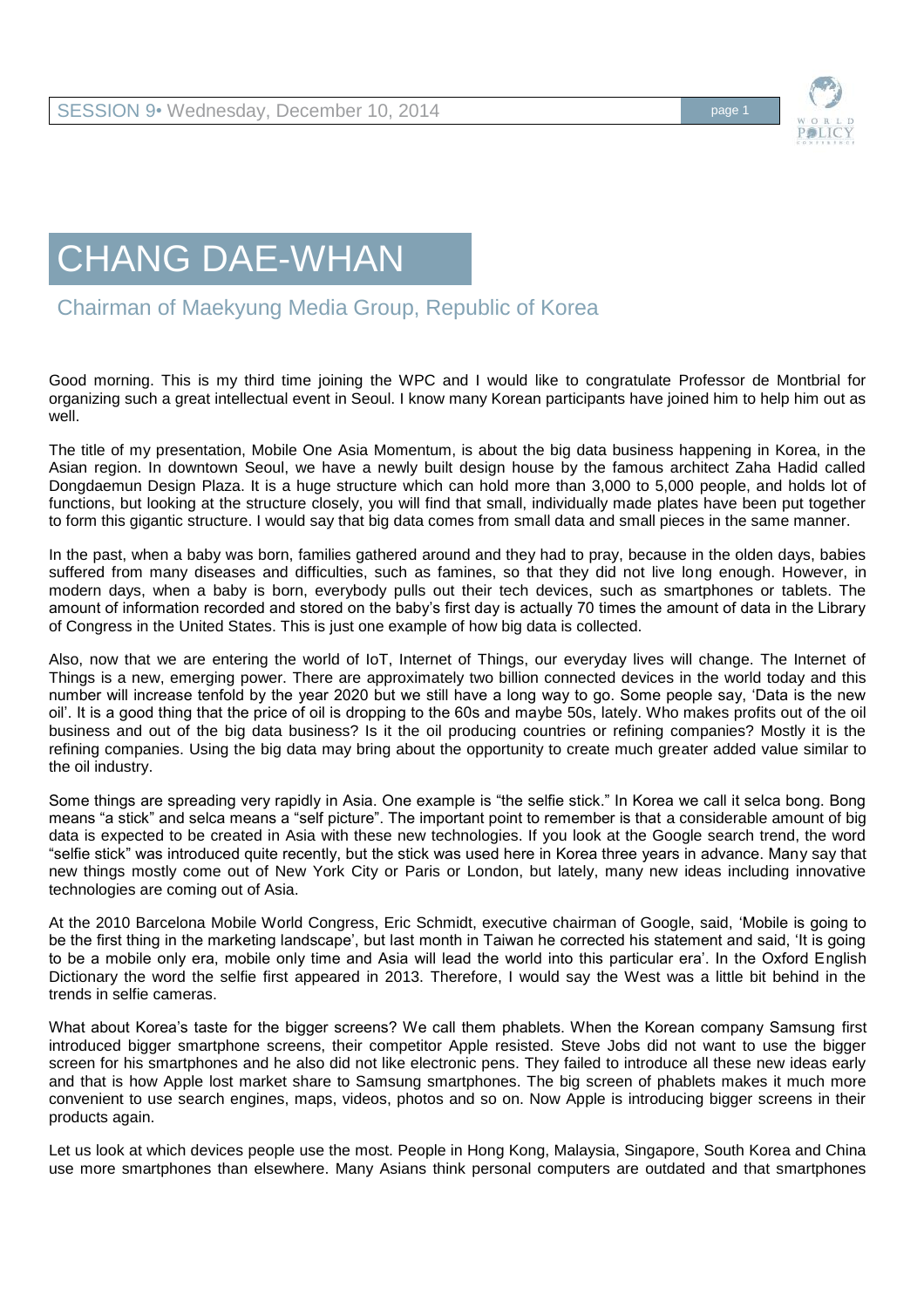

which has access to internet services are much more convenient. Therefore, I would say that the data explosion from Asia is happening now and a data storm is coming to Asia.

We just opened up the Asia Pacific Gateway in Busan. Its capacity is huge. It can transmit 7,000 movies that are 700 megabytes in size in one second, with a total of 11,000 km of submarine cable, which connects nine countries, including Korea, China and Japan. Now, we are planning to produce a new cable which connects Korea and the U.S. as well.

In 2010, I introduced my vision of One Asia Momentum and now I believe it is Mobile One Asia. Mobile is not a simple technology or equipment. It will be the central tool to bring social changes, democratisation and economic growth in Asia. Mobile One Asia will unite Asia, create prosperity and enable active communication. After all, the biggest mobile messenger companies in the world, such as Line, KakaoTalk and WeChat, all started in Asia.

Interesting example were these convenient stores at subway stations. The idea was that when you go home you just take a picture with your smartphone and order what you need and have your groceries delivered home. This was a great idea, but unfortunately, the company failed to last.

Big data will transform Asia in many ways. A cosmetics company in Korea introduced a DRESSER index which shows the proportion of sales of specific products by using big data technology. This company subdivided the customers into 11 groups by analysing their purchase patterns and their sales grew considerably by using personalized marketing strategies for each customer.

Borderless shopping is rampant. We had Black Friday sales in the United States and many Korean consumers went online, ordered items from stores like Target, Walmart or Amazon. This is an example of innovated retail businesses through the big data. China has a similar company called Alibaba Group and recently they made record breaking sales on Singles' Day on 11th of November.

What about transportation? Big data was used to re route Seoul City night bus routes. Because most of Seoul's citizens use smartphones or electronic cards to pay their transportation fees, every person became a big data item just by riding public transportation.

What about local governments? I learned that the Koreans complain a lot. The Gyeonggi province of Korea has analysed about 46 million complaints since 2012 and they have been providing the necessary information from big data to their administration services. By responding to these complaints effectively, city governments and local governments are working more efficiently than before.

Big data is also applied to manufacturing and it positively affects productivity.Thanks to big data, together with radio frequency identification systems, productivity is increasing rapidly.

However, only 1% of Asia is connected by big data and 99% of Asia is still not connected. This means that there is a big potential market in the future in this area and there are lots of hurdles which still exist. Big data has a relatively steep learning curve, so it will take a little more time than you expect. Asia has many different languages. You need to analyse at least 10 to 15 distinct languages to retrieve useful information out of big data. There is also a lack of skilled workers. Korea is interested in big data services, but we are still relying on the U.S. companies' services in this field. The U.S. is probably by far the most advanced in this area at this point.

What about the issue of government surveillance? Many Asian countries have authoritarian government structures, so censorships on telecommunication lines still hamper the big data industry growth. We are also facing geopolitical risks which could slow down the development of big data.

My next question is how can we make more opportunities in Mobile One Asia, using big data service? We need to promote more local professionals. Many seminars and conferences are happening in this region and some people suggest One Asia's big data alliances are needed. What about providing roaming free services in Asia? The United Kingdom and France have this idea; they will eventually have a free roaming service covering the whole European